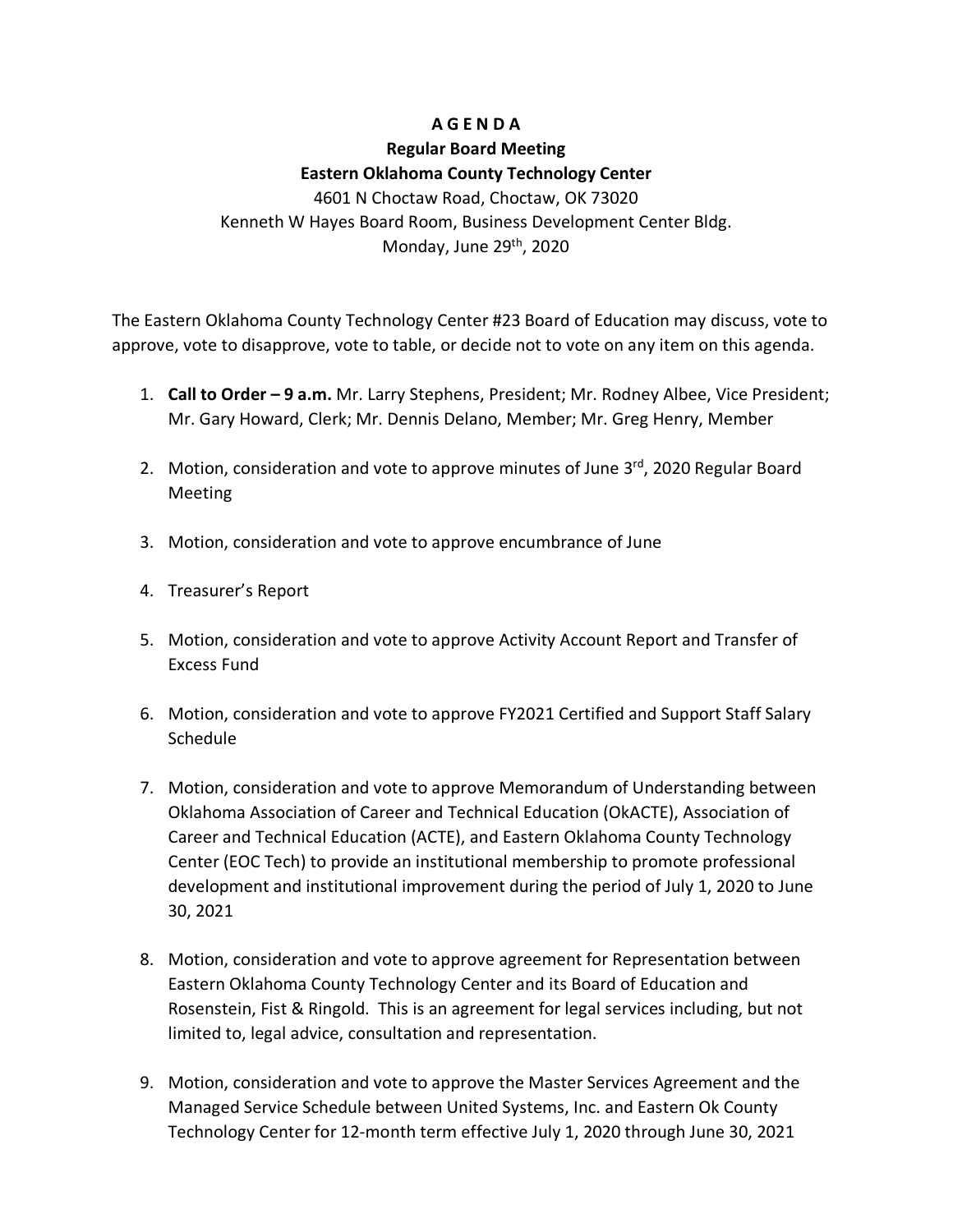- 10. Motion, consideration and vote to approve the Eastern Oklahoma County Technology Center Professional Development Plan for the 2020-2021 school year
- 11. Motion, consideration and vote to approve Eastern Oklahoma County Technology Center Student Handbook for the 2020-2021 school year.
- 12. Motion, consideration and vote to approve contract agreement with Arnold Outdoor, Inc. for Advertising Use of Digital Sign at NE 23<sup>rd</sup> and Hiwassee for a period of one year
- 13. Motion, consideration and vote to approve School Based Services Contract agreement between Tri-City Youth & Family Center, Inc. and Eastern Oklahoma County Technology Center as preferred provider for outpatient outreach and counseling services.
- 14. Motion, consideration and vote to approve resolution regarding a bus contract for the purpose of financing between Government Capital Corporation and Eastern Oklahoma County Technology Center.
- 15. New Business: In accordance with *Okla. Stat. tit. 25, §311(A)(9)*, "new business" means any matter not known about or which could not have been reasonably foreseen prior to the time of posting of the agenda.
- 16. Superintendent's report

Proposed Executive Session for the purpose of discussing the following so the board can return to open session and take action pursuant to Executive Session Authority: *Okla. Stat. tit. 25, §307(B)(1),(3) and (7).* The following items are proposed for discussion during the Executive Session:

- a. Re-Employment as listed on **Attachment A** of Personnel Report
- b. New Employment as listed on **Attachment A** of Personnel Report
- 17. Motion and vote to convene in Executive Session
- 18. Motion and vote to return to Open Session
- 19. Board President's Statement of Executive Session Minutes
- 20. Motion, consideration and vote to approve, disapprove or table the following:
	- a. Re-Employments as listed on **Attachment A** of Personnel Report
	- b. New Employments as listed on **Attachment A** of Personnel Report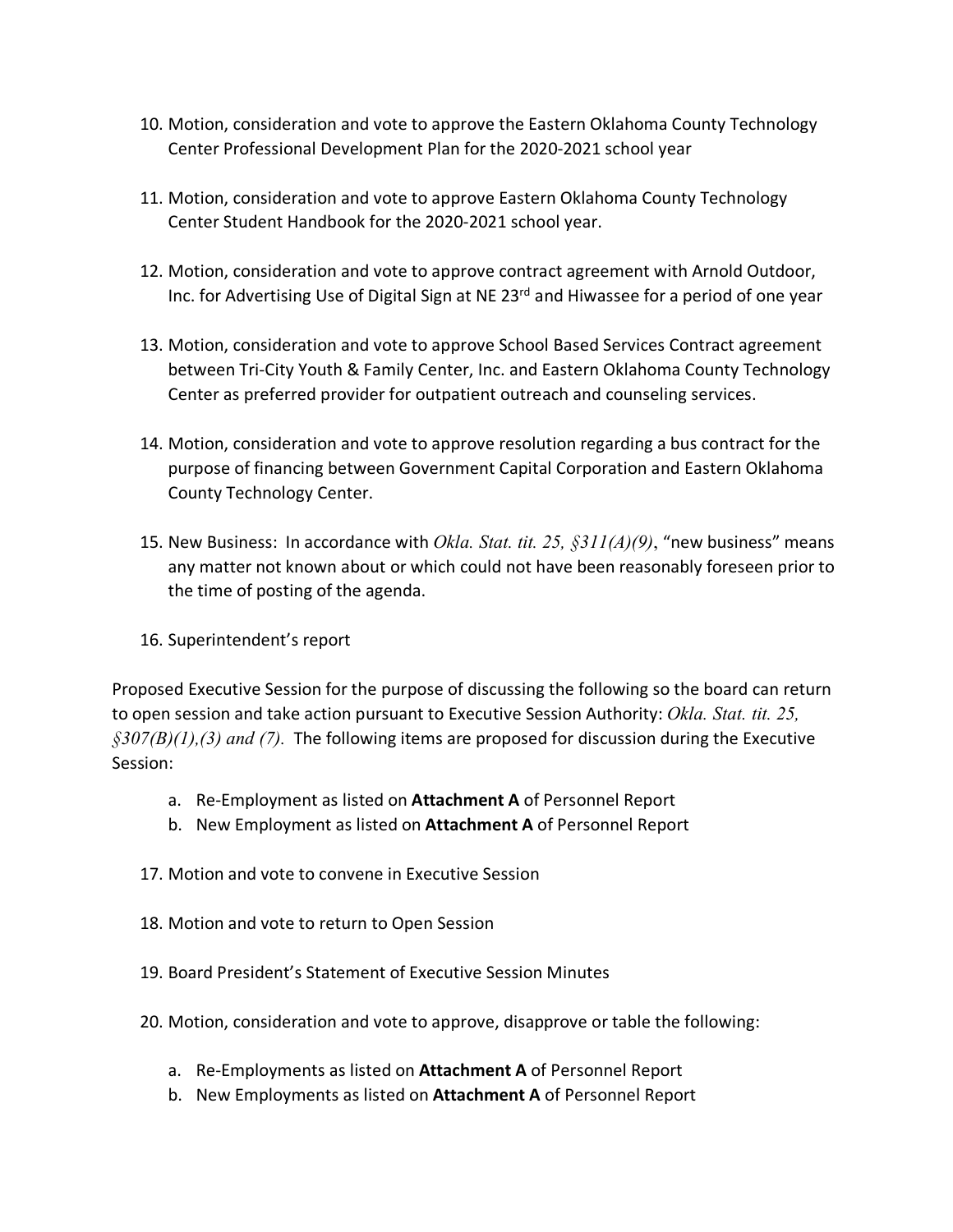### 21. Board Comments

22. Motion and vote for approval to Adjourn

| Agenda Posted: | Thursday, June $25th$ , 2020 by 9 o'clock a.m.<br>Front door of Business Development Center building |
|----------------|------------------------------------------------------------------------------------------------------|
| Posted by:     |                                                                                                      |

Minutes Clerk

The next Regular meeting of the Board is: **Wednesday, July 8th, 2020** 9:00 a.m. Kenneth W Hayes Board Room